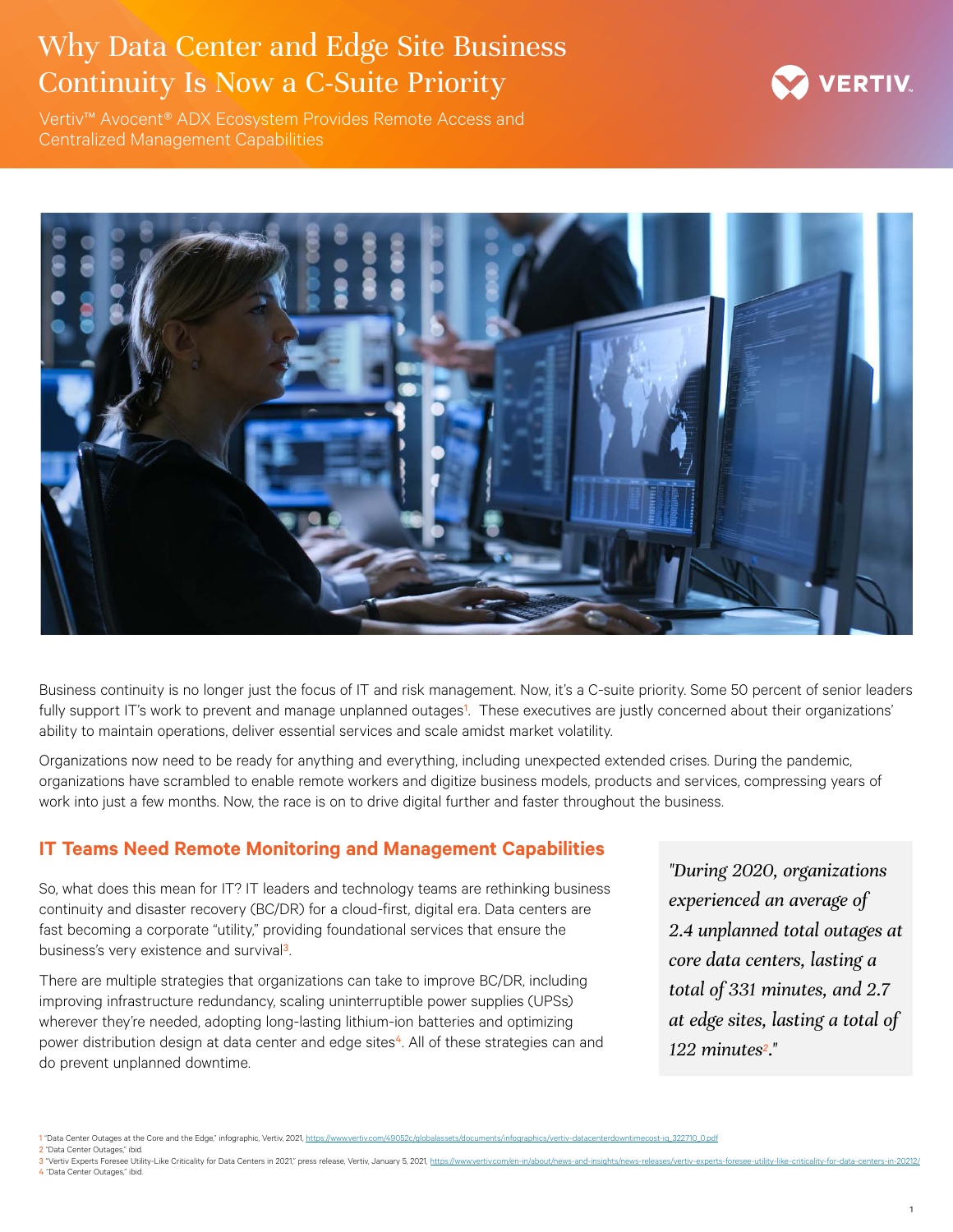# Why Data Center and Edge Site Business Continuity Is Now a C-Suite Priority

Vertiv™ Avocent® ADX Ecosystem Provides Remote Access and Centralized Management Capabilities

However, the ongoing pandemic has proven that IT teams also need secure remote monitoring and management capabilities to scale their time and talent, ensure continuity of services and reduce risks on an ongoing basis. Here's how Vertiv™ Avocent® ADX Ecosystem is uniquely designed to help your IT teams improve your organization's BC/DR:

**Trade physical for remote access:** IT staff can no longer count on their ability to access data center sites at will. In addition, edge sites may be located across multiple geographies, meaning that teams can't easily travel there to perform onsite support. With Avocent® ADX Ecosystem, IT can securely and remotely access devices across sites, controlling, configuring, updating and troubleshooting them.

**Ensure high availability of compute resources:** As your business becomes more digital, ensuring high availability of online services is essential, at both the core and the edge. While hyperscale cloud and colocation facilities can easily move workloads to another site in the event of an emergency, the same is not true for edge sites. However, edge sites are becoming more integral to the business as they support more users, enable critical applications, and gain hyperscale and enterprise-level capabilities. It's absolutely vital, then, to ensure constant connectivity to all your sites. Unplanned outages or latency harm the customer experience and take workers offline, causing reputational harm, lost productivity and revenue losses.

While IT teams build redundancy into core and edge sites, even redundant infrastructure such as UPSs and their batteries can fail if not monitored and managed effectively. With Avocent ADX Ecosystem, you gain a centralized platform for managing critical devices, including servers, service processors, and virtual machines and containers; routers, switches, firewalls and storage device; and environmental and device sensors. With dozens of sensors on a single rack, the IT team can easily detect and address device issues before they harm the business and cause an outage. If corporate networks and storage aren't available, IT staff can use out-of-band management capabilities to perform routine maintenance and troubleshoot issues, ensuring exceptional edge site performance.

**Scale with business growth:** It's likely that the demands on your IT organization are outpacing your ability to add staff and budget. If your team is using manual processes to manage devices, they're also experiencing significant work strain, which could introduce delays and errors into your processes.

Avocent ADX Ecosystem provides secure remote access, enabling your existing team to manage more sites and devices. IT



staff can tap the automated processes Avocent ADX Ecosystem provides to configure and update devices at scale. In addition, you can update Avocent ADX Ecosystem without taking the platform offline. All of these capabilities can help you improve performance and uptime.

**Design for simplicity:** As you add more devices, you'll also need to navigate a wide array of vendor tools. Avocent ADX Ecosystem enables your team to simplify processes, using a single platform to manage all your devices. You also can streamline further with Avocent ADX Ecosystem, by using a single IP to access all your devices, reducing power and cabling with power over ethernet (PoE), and harnessing APIs to accelerate the deployment and configuration of devices.

**Improve device security:** Remote work has increased cyber risks, as attackers take advantage of IT's lack of holistic visibility into expanded network activity and new processes. IT teams need to ensure the security of their processes, while also monitoring devices for anomalies that could indicate unauthorized access and manipulation.